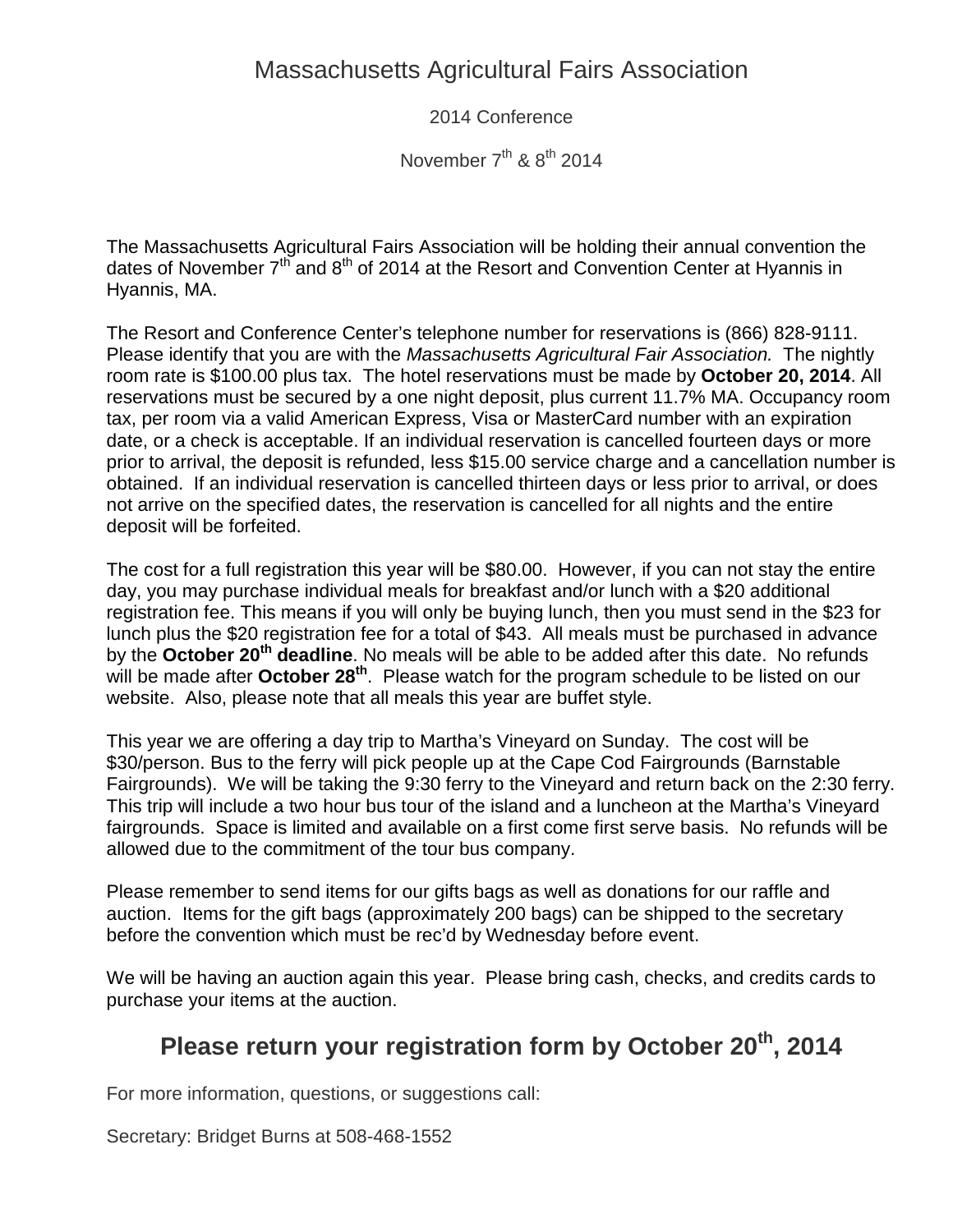| 2014 Conference                                                                                                  |  |                                |                                     |                                |                            |                              |                                     |          |
|------------------------------------------------------------------------------------------------------------------|--|--------------------------------|-------------------------------------|--------------------------------|----------------------------|------------------------------|-------------------------------------|----------|
| November 7 <sup>th</sup> & 8 <sup>th</sup> 2014                                                                  |  |                                |                                     |                                |                            |                              |                                     |          |
|                                                                                                                  |  |                                |                                     |                                |                            |                              |                                     |          |
| Contact Name                                                                                                     |  |                                |                                     |                                |                            |                              |                                     |          |
|                                                                                                                  |  |                                |                                     |                                |                            |                              |                                     |          |
|                                                                                                                  |  |                                |                                     |                                |                            |                              |                                     |          |
| Delegate's Name (please print clearly)                                                                           |  | 11/8 Full Registration \$80.00 | \$20.00<br>Day Registration<br>11/8 | Breakfast Only \$17.00<br>11/8 | Lunch Only \$23.00<br>11/8 | Banquet Only \$41.00<br>11/8 | 11/9 Martha's Vineyard Trip \$30.00 | Total \$ |
| and the control of the control of the control of the control of the control of the control of the control of the |  |                                |                                     |                                |                            |                              |                                     |          |
|                                                                                                                  |  |                                |                                     |                                |                            |                              |                                     |          |
|                                                                                                                  |  |                                |                                     |                                |                            |                              |                                     |          |
|                                                                                                                  |  |                                |                                     |                                |                            |                              |                                     |          |
|                                                                                                                  |  |                                |                                     |                                |                            |                              |                                     |          |
|                                                                                                                  |  |                                |                                     |                                |                            |                              |                                     |          |
|                                                                                                                  |  |                                |                                     |                                |                            |                              |                                     |          |
|                                                                                                                  |  |                                |                                     |                                |                            |                              |                                     |          |
|                                                                                                                  |  |                                |                                     |                                |                            |                              |                                     |          |
|                                                                                                                  |  |                                |                                     |                                |                            |                              |                                     |          |

Make check for registration payable to MAFA. Mail completed forms with payment by October 20<sup>th</sup>, 2014 to:

MAFA PO Box 46 Bridgewater, MA 02324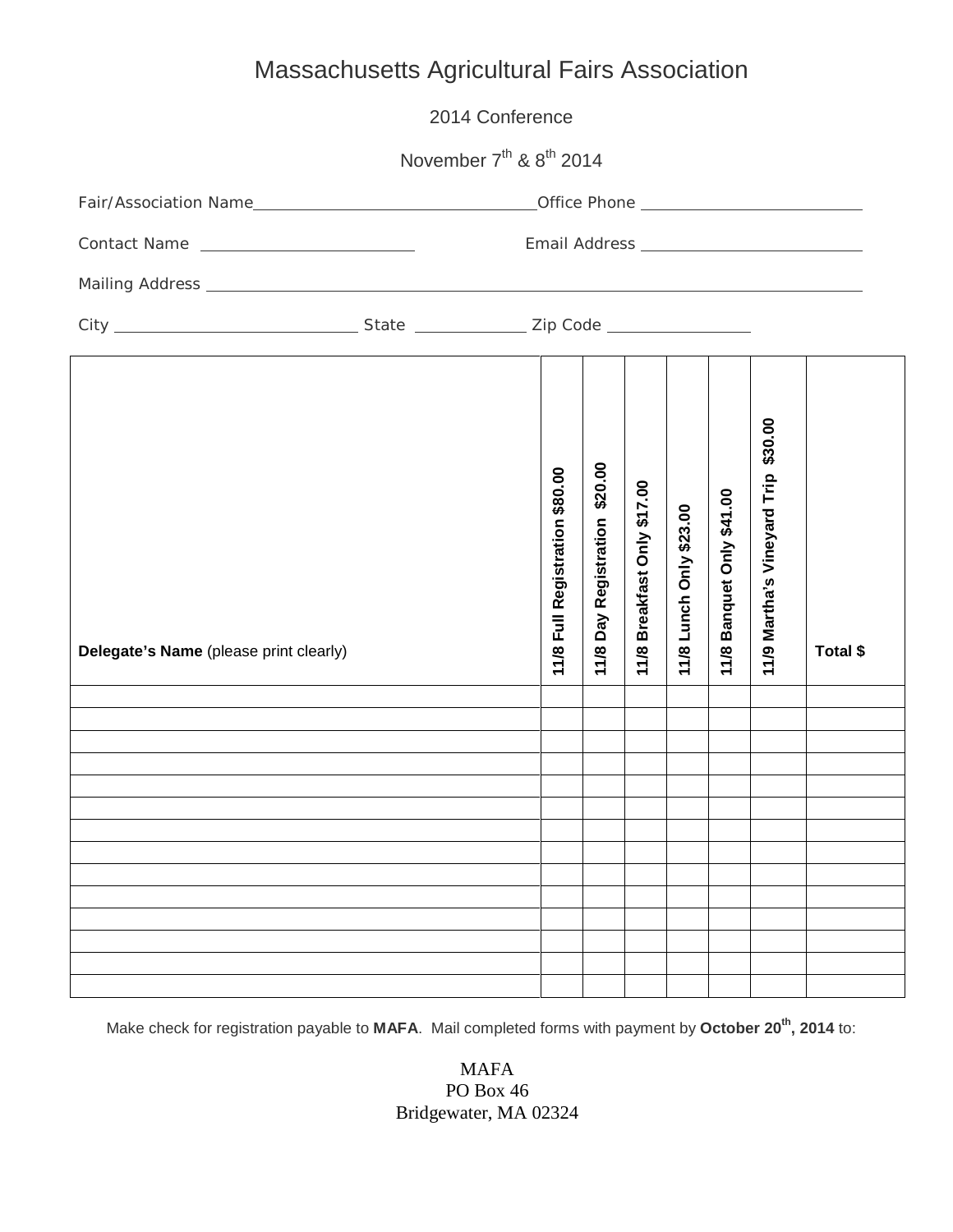Program Draft (subject to change)

Friday November 7<sup>th</sup>

| $4-6$ pm<br>$7-9$ pm<br>7-9pm<br>8-11pm               | <b>Registration Open</b><br><b>Early Trade Show Setup</b><br><b>Presidents Reception</b><br><b>Trade Show Showcase</b>            |
|-------------------------------------------------------|-----------------------------------------------------------------------------------------------------------------------------------|
| Saturday November 8th                                 |                                                                                                                                   |
| $7:00$ am<br>$7-9am$                                  | <b>Registration Opens</b><br><b>Breakfast</b><br><b>Networking Activity</b><br>Speaker                                            |
| $9-4pm$<br>9:30-10:15am                               | <b>Trade Show Open</b><br>Workshops<br>MA Statewide Competitions for 2015<br><b>Grant Writing</b><br><b>What's Your Problem</b>   |
| 10:15-10:45am Coffee Break<br>10:45-11:30am Workshops | Helping Others While Learning (HOWL)<br>Social Media<br><b>Share your Successes</b>                                               |
| 12:00-1:30pm                                          | Lunch<br><b>Slide Show</b><br><b>Business Meeting</b><br><b>MDAR Meeting</b><br><b>IAFE Update</b>                                |
| 1:45-2:30pm                                           | Workshops<br><b>African Elephants</b><br>Horses, Oxen, Pony Pulls<br>What your Regional Tourism Board Can Do For You              |
| 2:45-3:30pm                                           | Workshops<br>Cranberries<br><b>Recycling Works</b><br>Top 10 things in Marketing your Website                                     |
| 3:30-4:00pm<br>5:30-6:00pm<br>6:00/6:30pm<br>6:30pm   | <b>Break/Raffle</b><br><b>Reception/Cash Bar</b><br><b>Hall of Fame Award</b><br><b>Banquet</b><br>Auction<br><b>Media Awards</b> |

Sunday November 9<sup>th</sup>

Martha's Vineyard Trip (optional)